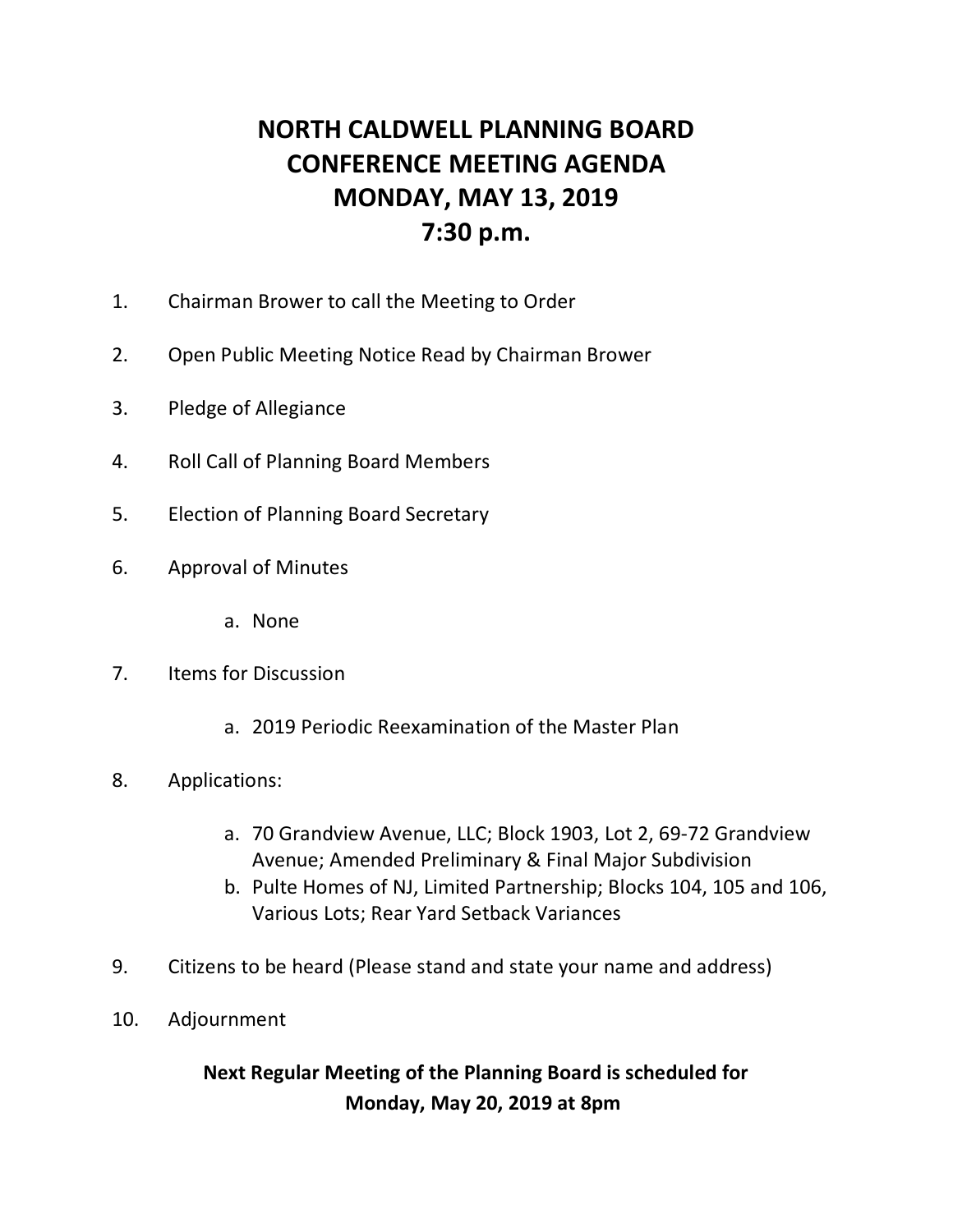| Roll Call: 5/13/2019                 | Present | Absent |
|--------------------------------------|---------|--------|
| Joseph Brower, Chairman              |         |        |
| Mayor Joseph Alessi                  |         |        |
| James Campbell                       |         |        |
| Arthur Rees                          |         |        |
| <b>Scott Fishbone</b>                |         |        |
| Dr. Carl Spinelli                    |         |        |
| Joseph Barba, 1st Alternate          |         |        |
| Sandra Nathans, 2 <sup>nd</sup> Alt. |         |        |

| <b>Member:</b>                            | <b>On the Motion</b>                                             |     |         |        |
|-------------------------------------------|------------------------------------------------------------------|-----|---------|--------|
| Motion to:                                | Approve ____ Disapprove ___                                      |     |         |        |
| Appoint Kevin O'Sullivan as the           | Moved: Member _______________<br>Second: Member ________________ |     |         |        |
| Secretary of the Planning<br><b>Board</b> |                                                                  |     |         |        |
|                                           | Yes                                                              | No. | Abstain | Absent |
| Joseph Brower, Chairman                   |                                                                  |     |         |        |
| Mayor Joseph Alessi                       |                                                                  |     |         |        |
| James Campbell                            |                                                                  |     |         |        |
| <b>Arthur Rees</b>                        |                                                                  |     |         |        |
| <b>Scott Fishbone</b>                     |                                                                  |     |         |        |
| Dr. Carl Spinelli                         |                                                                  |     |         |        |
|                                           |                                                                  |     |         |        |
| Joseph Barba, 1st Alternate               |                                                                  |     |         |        |
| Sandra Nathans, 2 <sup>nd</sup> Alt.      |                                                                  |     |         |        |